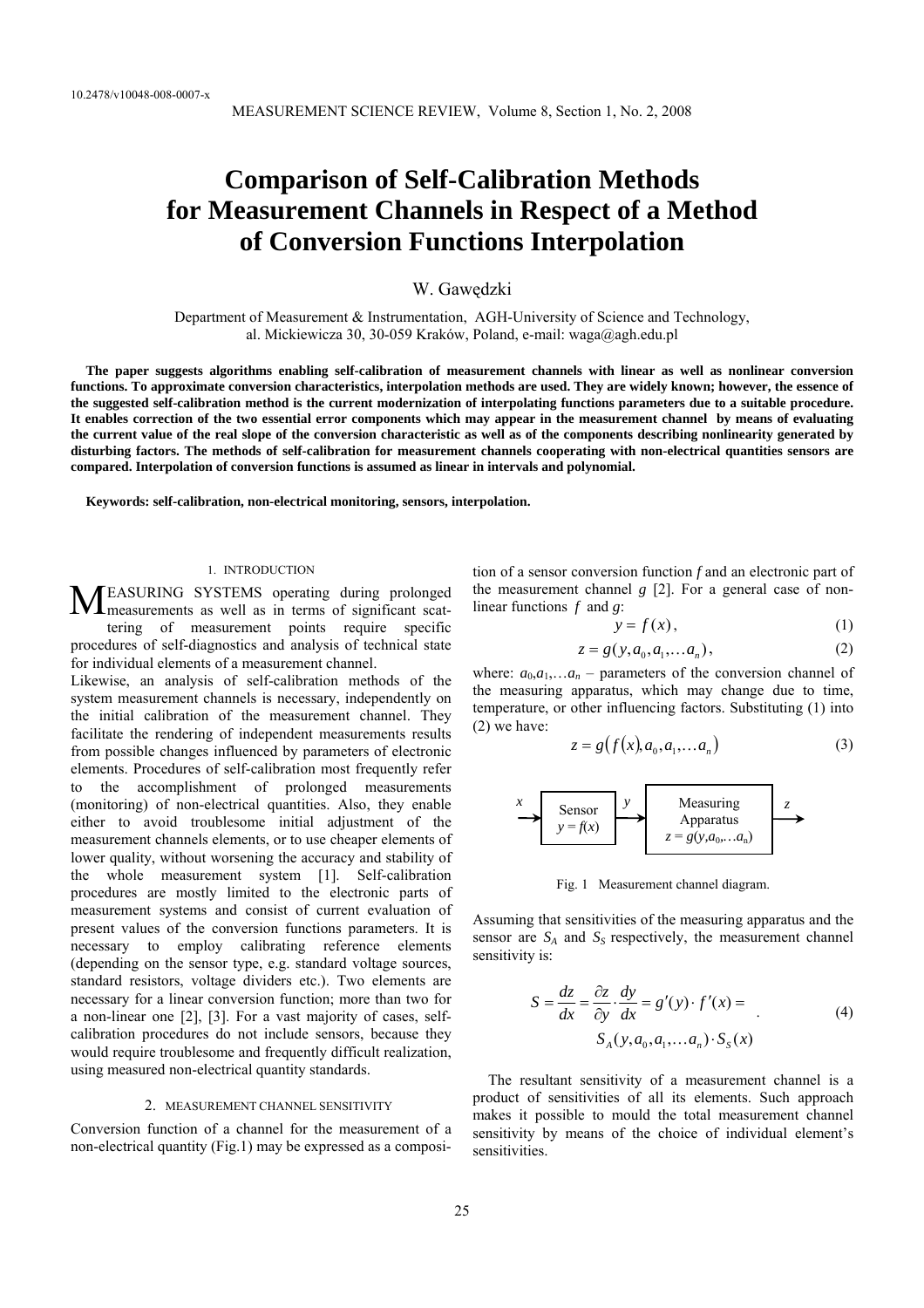Let us consider a case when the sensor conversion characteristic is either linear or non-linear, but known and invariable; however, the parameters of the channel conversion function may vary with time or disturbing factors during a prolonged measurement. Let us assume, additionally, that the conversion function of the apparatus  $S_A(y, a_0, a_1... a_n)$  may be in a general case non-linear. As a matter of fact, at the stage of manufacturing the apparatus it is possible to fit its parameters so as to eliminate non-linearity errors. However, during the exploitation, particularly within a prolonged working cycle with a significant influence of the disturbing factors, the possibilities for changes in the conversion function parameters and emergence of non-linearity errors have to be taken into account. By means of multipoint calibration [4], [5] (Fig. 2) it is possible to evaluate the present values of the conversion function parameters. The results of measurements between the calibration points are evaluated by means of interpolation: linear, linear in intervals, or with polynomial functions, when interpolation knots are determined by the values of calibrating quantities  $y_0, y_1 \ldots y_n$ , substituting during calibrating procedure the output signal y of the sensor. Depending on the type of the sensor output quantity, as the reference quantities voltage sources, standard resistors, voltage dividers etc. are accepted. Position "*y*" of the switch P denotes the function of measurement of the unknown non-electrical quantity *x*.



Fig. 2 Schematic diagram of a measurement channel self-calibration.

#### 3. ALGORITHM OF A CHANNEL SELF-CALIBRATION BY MEANS OF LINEAR IN INTERVALS INTERPOLATION OF THE CONVERSION FUNCTION

Let's present interpolation of a conversion function of a measuring apparatus with spline functions of 1st order (so called functions linear in intervals) in closed interval  $\langle \alpha; \beta \rangle$ for  $(n+1)$  calibration points  $y_0, y_1, \ldots, y_n$ , while:

$$
\alpha = y_0 < y_1 < \ldots < y_{n-1} < y_n = \beta \,. \tag{5}
$$

Points  $y_i$  for  $i = 0,1, \ldots n$  ( $n \ge 1$ ) determine a partition of the interval  $\langle \alpha; \beta \rangle$  to *n* subintervals, and assuming that this partition is uniform, we have:

$$
y_i = y_0 + i \cdot h
$$
  $h = \frac{\beta - \alpha}{n}$   $i = 0, 1, ..., n$  (6)

Let us represent linear in intervals interpolation  $\varphi(y)$  of the

conversion function of measurement apparatus  $g(y, a_0, a_1, \ldots, a_n)$  $(2)$ :

$$
\varphi_i(y) = \frac{1}{h} \cdot \left[ (z_i - z_{i-1}) \cdot y + (z_{i-1}y_i - z_iy_{i-1}) \right] \quad i = 1, \dots, n \,.
$$
\n(7)

It is easy to notice that at the interpolation knots, determining *i*-th interval  $\langle y_{i-1}; y_i \rangle$ , the values of interpolating function are:

$$
\varphi_i(y_{i-1}) = g(y_{i-1}) = z_{i-1}
$$
  
\n
$$
\varphi_i(y_i) = g(y_i) = z_i \quad i = 1,...,n
$$
\n(8)

Using notations:

$$
p_i = \frac{1}{h} \cdot (z_i - z_{i-1})
$$
  
\n
$$
q_i = \frac{1}{h} \cdot (z_{i-1} y_i - z_i y_{i-1}) \quad i = 1, ..., n
$$
\n(9)

we get the final relationship for the interpolating function within the i-th interval:

$$
\varphi_i(y) = p_i \cdot y + q_i \qquad i = 1, ..., n \,.
$$
 (10)

For the assigned  $n+1$  standard values  $y_0, y_1, \ldots, y_n$  (Fig. 2) it is necessary to determine  $n+1$  corresponding output values  $z_0$ ,  $z_1, \ldots, z_n$  of the equipment (according to (8)) and then to determine coefficients  $p_i$  and  $q_i$  of the interpolating function according to (9).

The application of this type of interpolation is known; however, the essence of the suggested method is the current modernization of the interpolating function parameters *p* and *q* due to the application of a suitable self-calibration procedure. It is then possible to correct two essential error components (sensitivity and non-linearity errors), which may appear in the measurement channel, by means of evaluating the current value of the conversion characteristic real slope and the components describing non-linearity generated (or modified) by the disturbing factors in the measurement channel.

#### 4. SELF-CALIBRATION ALGORITHM USING POLYNOMIAL INTERPOLATION OF THE CONVERSION FUNCTION

Let us expand the conversion function of the apparatus  $g(y, a_0, a_1 \ldots a_n)$  (2) into Taylor series according to the variable *y* powers within zero neighborhood  $(a_0, a_1... a_n$  are the function parameters):

$$
z(y) = z(0) + \frac{1}{1!} \cdot y \cdot z'(0) + \frac{1}{2!} \cdot y^2 \cdot z''(0) + \dots
$$
 (11)

Using notations:

$$
a_0 = z(0)
$$
,  $a_1 = \frac{1}{1!} \cdot z'(0)$ ,  $a_2 = \frac{1}{2!} z''(0)$ , ... and  
\n $z_0 = z(y_0)$ ,  $z_1 = z(y_1)$ ,  $z_2 = z(y_2)$ , ... (12)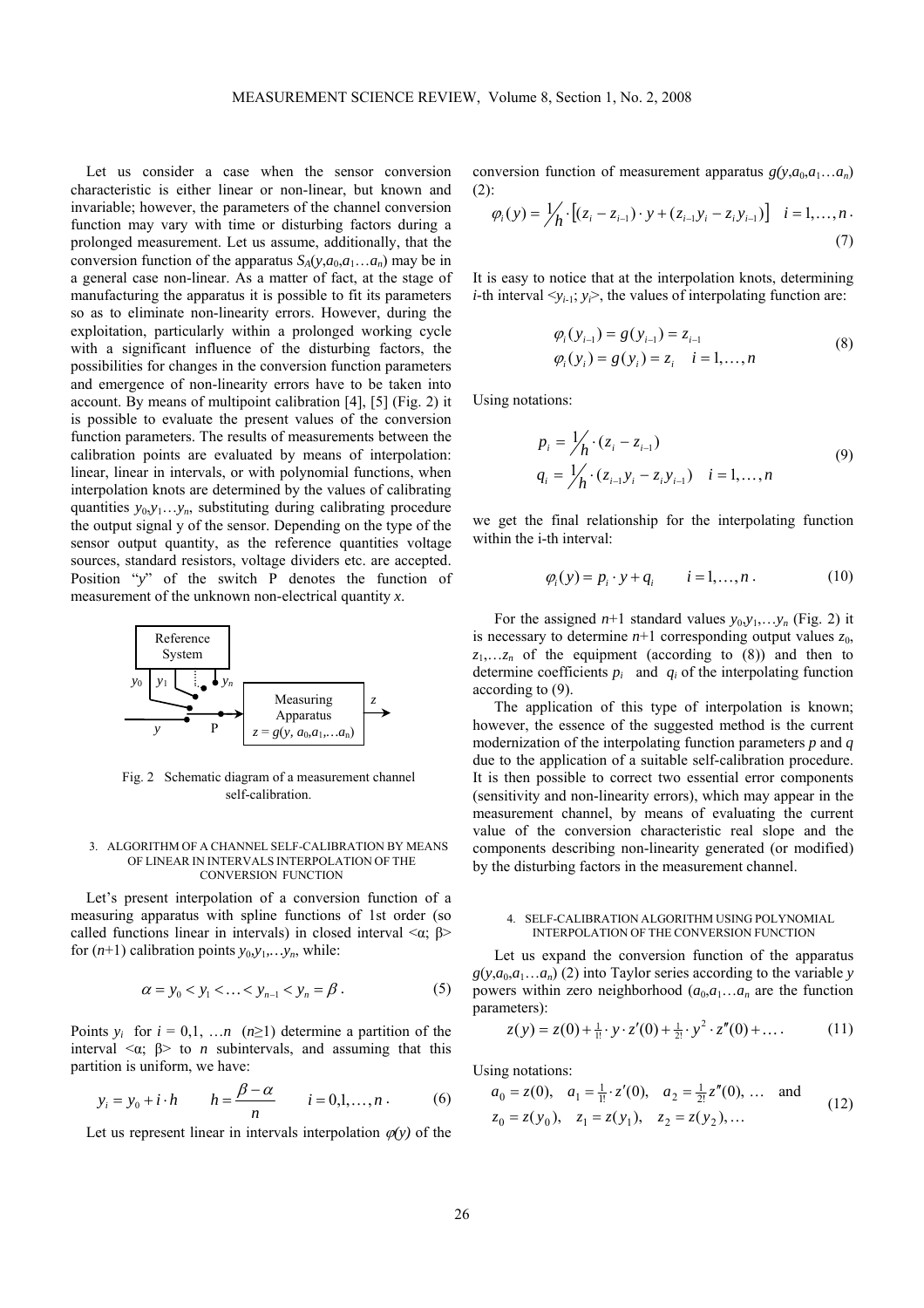and taking them into account in  $(11)$  we obtain for  $n+1$  knots  $y_0, y_1, \ldots, y_n$ , for which the values of the interpolated function are equal  $z_0, z_1, \ldots, z_n$ , a system of  $n+1$  equations with searched coefficients  $a_0, a_1, \ldots, a_n$  of the conversion function. Using  $n+1$ calibration points  $(n+1 \text{ knots})$  and accepting order *n* of the interpolating polynomial, for an arbitrary spacing of interpolation knots  $y_i$  it is possible to evaluate the Lagrange interpolating polynomial  $\varphi(y)$ :

$$
\varphi(y) = \sum_{i=0}^{n} z_i \cdot \frac{\omega_n(y)}{(y - y_i) \cdot \omega'_n(y_i)},
$$
\n(13)

where:

$$
\omega_n(y) = (y - y_0)(y - y_1)\dots(y - y_n),\tag{14}
$$

and  $\omega'_n(y_i)$  is the value of the polynomial  $\omega_n(y)$  derivative at the point *yi* .

To approximate real conversion function (2) of a measurement apparatus with a polynomial of the  $n<sup>th</sup>$  order it is necessary to assign  $n+1$  standard values  $y_0, y_1, \ldots, y_n$  (Fig. 2) and to determine  $n+1$  corresponding output values  $z_0, z_1, \ldots, z_n$ . Interpolating polynomial, which enables to determine *z* value for arbitrary *y* from among  $y_i$  and  $y_j$  is determined on the grounds of  $(13)$  and  $(14)$ .

The essence of the suggested method is the current modernization of the interpolating polynomial parameters due to the application of a suitable self-calibration procedure (Fig. 2).

A similar effect of self-calibration may be achieved also with other interpolating functions. In any case, it is necessary to use reference standard quantities (Fig. 2). Their accuracy and stability will determine self-calibration procedure accuracy and efficiency.

## 5. COMPARISON OF SELF-CALIBRATION ALGORITHMS

The efficiency of the discussed self-calibration methods depends on the type of nonlinearity of the real conversion characteristic of measurement apparatus as well as on the number of interpolation knots (number of calibration points) used. The interpolation error for conversion characteristic is:

$$
\Delta = S_A(y) \cdot y - \varphi(y). \tag{15}
$$

As a comparison criterion we will use the limit error value:

$$
\Delta_{\text{max}} = \text{max} |\Delta| \,. \tag{16}
$$

The paper presents the comparison of self-calibration methods with linear in intervals and polynomial interpolation of conversion characteristics. The comparison was made for exemplary, typical measurement channels, containing the following converters in the apparatus: 'relative change of

strain gauge bridge unbalance voltage' to frequency, conversion function of which is [2]:

$$
z = z_0 + k_1 \cdot y + \frac{k_2}{1 + k_3 \cdot y},
$$
 (17)

where:

*z* – frequency, *y* – relative bridge unbalance voltage,

 $k_1 \div k_3$  – parameters of measurement apparatus, as well as a dual-slope integrating A/D converter with conversion function:

$$
z = k \cdot \ln[1 + y \cdot (1 - e^{-k})],\tag{18}
$$

where:

 $z$  – relative time (output time to integration time), *y* – relative voltage (output to reference voltage), *k* – aggregated parameter of A/D converter.

The influence of the real values of electronic elements expressed by apparatus' parameters  $k$  and  $k_1 \div k_3$  and their possible changes caused by disturbances were taken into consideration in these channels.

To exemplify the case, Fig. 3 shows the dependence of the limit error (16) on the number of calibration points (interpolation knots) for the converter 'relative change of strain gauge bridge unbalance voltage' to frequency (17), taking into consideration real properties of amplifiers (offset causing nonlinearity). Fig. 4 shows the dependence of the limit error (16) on the number of calibration points (interpolation knots) for the dual-slope A/D converter (18), taking into consideration dielectric loss of the integrating capacitor. The self-calibration methods used are linear in intervals interpolation of conversion function (curve 1 in the figures) and polynomial interpolation of conversion function (curve 2 in the figures).



Fig. 3. Limit error (16) versus the number of calibration points for the converter 'bridge unbalance voltage' to frequency.